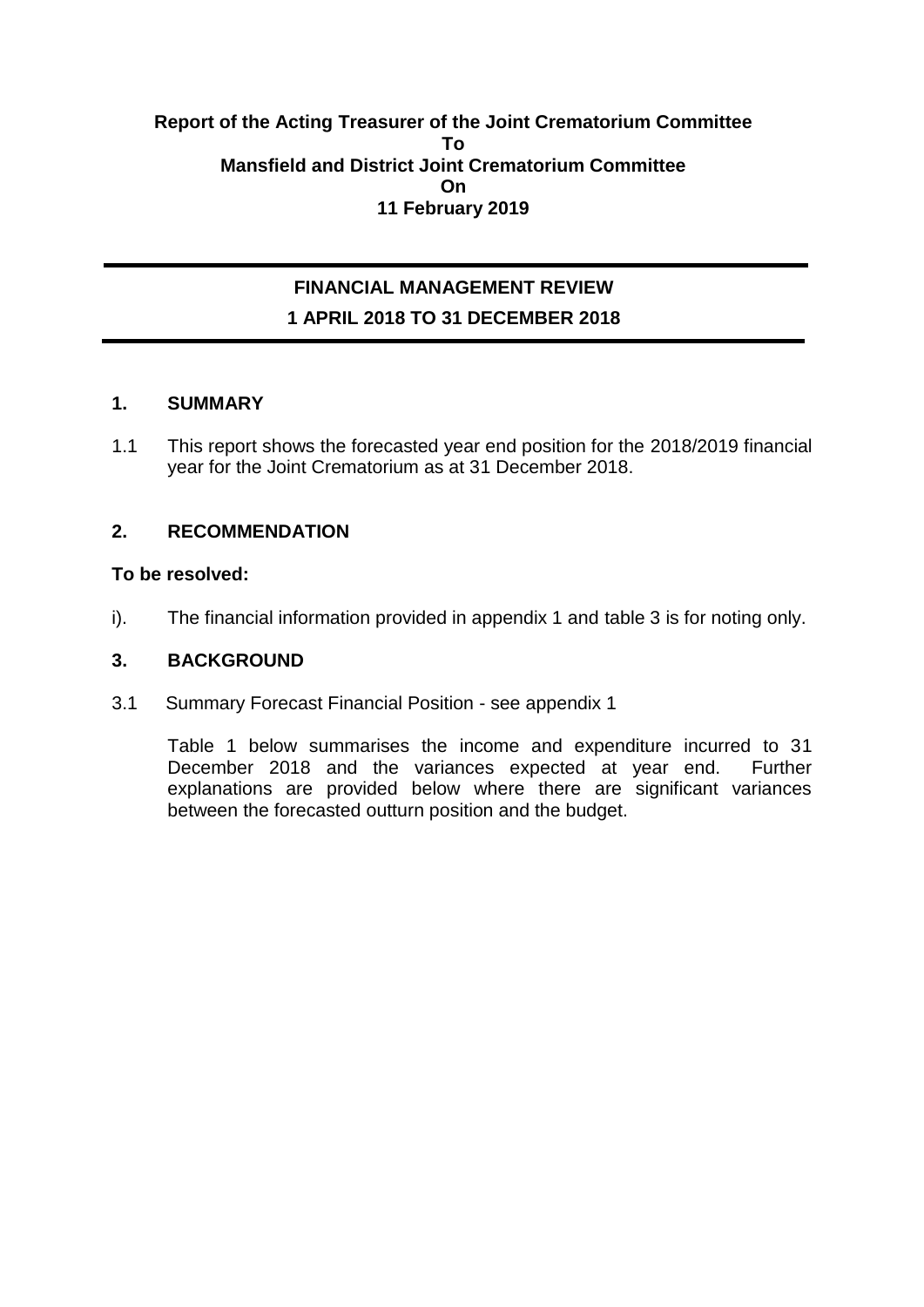#### **Table 1**

| <b>CREMATORIUM</b>                                  | <b>FULL YEAR</b> |                  |           | 1 April 2018 to 31<br>December 2018 |
|-----------------------------------------------------|------------------|------------------|-----------|-------------------------------------|
| Description                                         | <b>Budget</b>    | Forecast         | Variance  | Actuals                             |
| <b>Employee Costs</b>                               | 379,896          | 367,544          | $-12,352$ | 277,178                             |
| <b>Premises Related Expenses</b>                    | 423.995          | 366,965          | $-57,030$ | 255,774                             |
| <b>Transport Related Expenditure</b>                | 300              | 300              | 0         | 114                                 |
| Supplies and Services                               | 176,423          | 217,587          | 41,164    | 77,185                              |
| <b>Support Services</b>                             | 61,435           | 61,435           | 0         | 8,816                               |
| Depreciation & Impairment                           | 106,610          | 98,972           | $-7,638$  | 98,972                              |
| <b>Revenue Gross Expenditure</b>                    | 1,148,659        | 1,112,803        | $-35,856$ | 718,039                             |
| Rev Gross Income                                    | $-1,859,047$     | $-1,778,672$     | 80,375    | $-1,200,371$                        |
| <b>Revenue Gross Income</b>                         | $-1,859,047$     | $-1,778,672$     | 80,375    | $-1,200,371$                        |
| <b>Net Cost of Service</b>                          | $-710,388$       | $-665,869$       | 44,519    | $-482,333$                          |
| Interest Income                                     | $-1,860$         | $-4,000$         | $-2,140$  | 0                                   |
| Depreciation to be Reversed                         | $-106,610$       | $-126,271$       | $-19,661$ | $-126,271$                          |
| Impairment to be Reversed                           |                  | 27,299           | 27,299    | 27,299                              |
| 3% Cremation Fee Increase to Capital Fund           | 46,550           | 44,650           | $-1,900$  | 0                                   |
| CAMEO Non Abatement Fee from General Reserve        | $\Omega$         | $-55,000$        | $-55,000$ | 0                                   |
| 2017/2018 Carryforward Budgets from General Reserve | $-28,000$        | $-28,000$        | $\Omega$  | $\Omega$                            |
| <b>Below Net Cost of Service</b>                    | $-89,920$        | $-141,322$       | $-51,402$ | $-98,972$                           |
| Net (-) Surplus                                     | $-800,308$       | $-807,191$       | $-6,883$  | $-581,305$                          |
|                                                     |                  |                  |           |                                     |
| <b>CREMATORIUM CAPITAL</b>                          |                  | <b>FULL YEAR</b> |           | 1 April 2018 to 31<br>December 2018 |
| Description                                         | <b>Budget</b>    | Forecast         | Variance  | Actuals                             |
| Capital New Land Infrastructure                     | $\mathbf{0}$     | 5,315            | 5,315     | 0                                   |
| <b>Capital Gross Expenditure</b>                    | $\bf{0}$         | 5,315            | 5.315     | $\bf{0}$                            |

#### 3.1.1 Employee Expenses total forecasted variance (£12,000)

There are currently two vacancies at the Crematorium, one technician post and one clerical assistant post. These vacant posts are not expected to be filled before the end of this financial year. Officers have been working overtime to cover vacancies and rotas which incur additional overtime, national insurance and superannuation costs.

In September 2018, the Director and Registrar took a report to the Head of Pad Service to change the establishment of the Crematorium. The changes approved were to increase a clerical administration post by 12 hours per week and to delete one of the technician posts and replace this with a gardener/relief technician post, this is an increase in employee costs of £6,915 per annum. Table 1 and Appendix 1 reflect the vacancy savings offset by the additional pro rata costs for the changes to the establishment.

#### 3.1.2 Premises Related Expenses total forecasted variance (£57,000)

Insurance premiums and business rates annual invoice were lower than budget estimates (£4,000). Utility forecasts for electricity and gas have been reduced (£14,000); this is based on current usage and the total expenditure for the previous financial year. The utility forecasts will be monitored to reflect and changes in usage and/or prices from suppliers.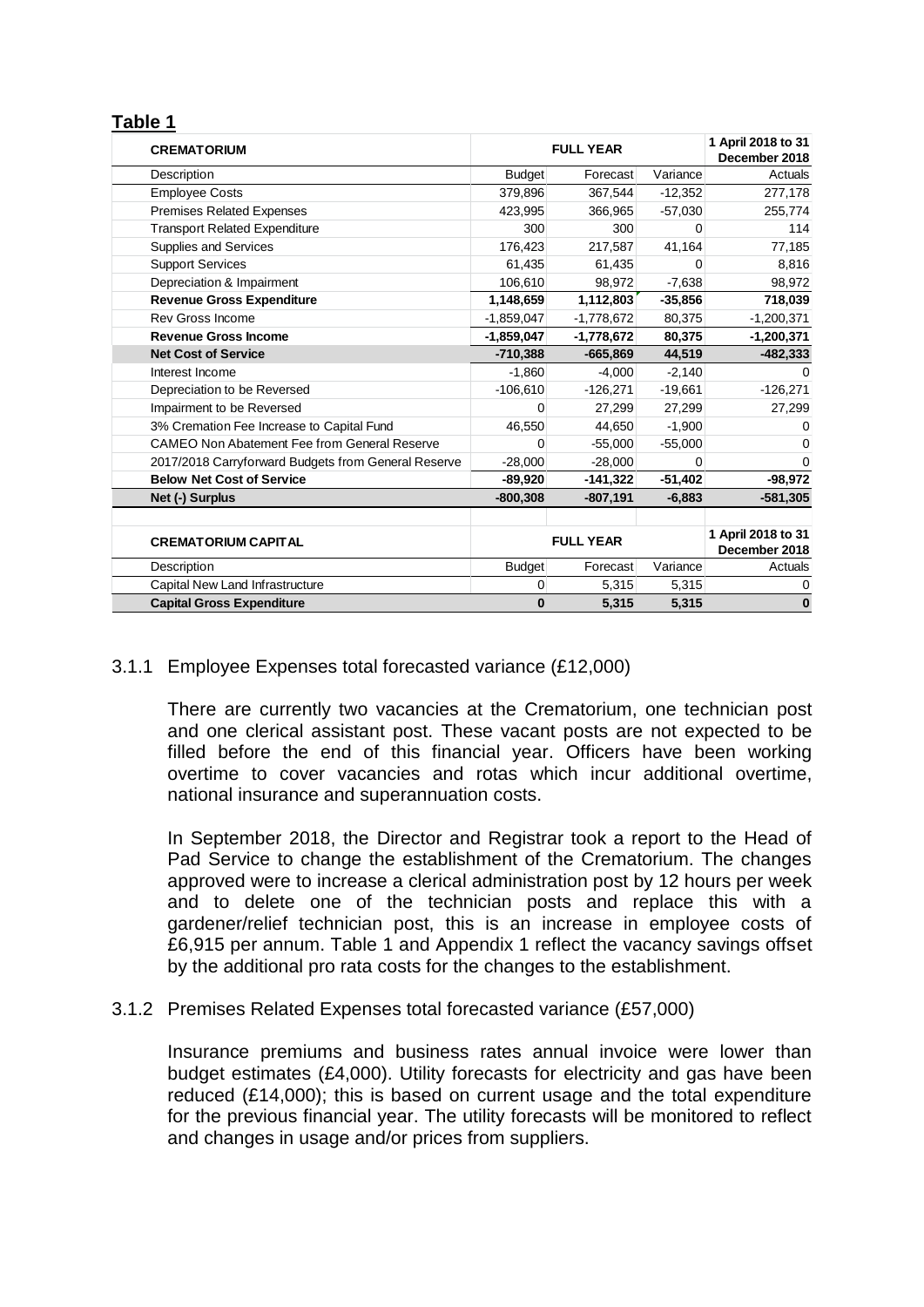Sewage/Water Rates is showing actuals of £41,429, however this is due to billing error by the supplier and the supplier has issued a credit note for (£24,000) to rectify their error. A request has been submitted by the Registrar and Director to the supplier for these funds to be repaid to the JCC before the end of the financial year.

The forecast spend on Repairs and Maintenance Fixed Plant Cremators has been reduced by (£37,600), this is based on the cost of works undertaken this year and expected works this financial year. The forecast of cleaning materials and EPA testing have been reduced by (£1,300)

Budget realignments were processed in October 2018 to meet operational priorities. £10,000 of budget has been moved from Repairs and Maintenance Fixed Plant Cremators to Repairs and Maintenance Buildings for electrical works. £10,000 has been moved from Books/Publications to Grounds Maintenance for works to erect a boundary fence around the additional land purchased last year. £3,000 has been moved from Printing to Advertising for re-branding and promotional/advertising..

3.1.3 Supplies and Services Expenses total forecasted variance £41,000

Due to the problems with the abatement equipment, the 50% target for abated cremations is not expected to be met this financial year. The Mansfield & District Crematorium will have to purchase tradable mercury abated cremations (tmac's) from the CAMEO scheme to meet the 50% target. The current forecast for 2018/2019 is £55,000, in Sept 2018 the JCC approved for this spend to be financed from General Reserves.

Other forecast budget reductions totalling (£14,000) have been identified, the main savings being no additional external audit fees, no conference expenses this year, reduced bookings for the organist, lower software licence increases and reduction in medical fee costs based on forecasted lower number of cremations in year, offset by an adhoc fee to the District Valuation Service for a revaluation report.

As detailed in 3.1.2 above, budgets have been realigned between Books/Publications and Grounds Maintenance and between Printing and Advertising.

#### 3.1.4 Depreciation and Impairment total forecasted variance (£8,000)

As reported to the JCC in December 2018, this variance relates to the revaluation of the crematorium assets undertaken this financial year.

#### 3.1.5 Income total forecasted variance £80,000

When comparing the number of cremations between April and December 2018 to the previous year, there is currently a reduction in throughput of 144 cremations, as shown in table 2. The total number of cremations for 2017/2018 was 2,514 and the current years budgets are based on 2,450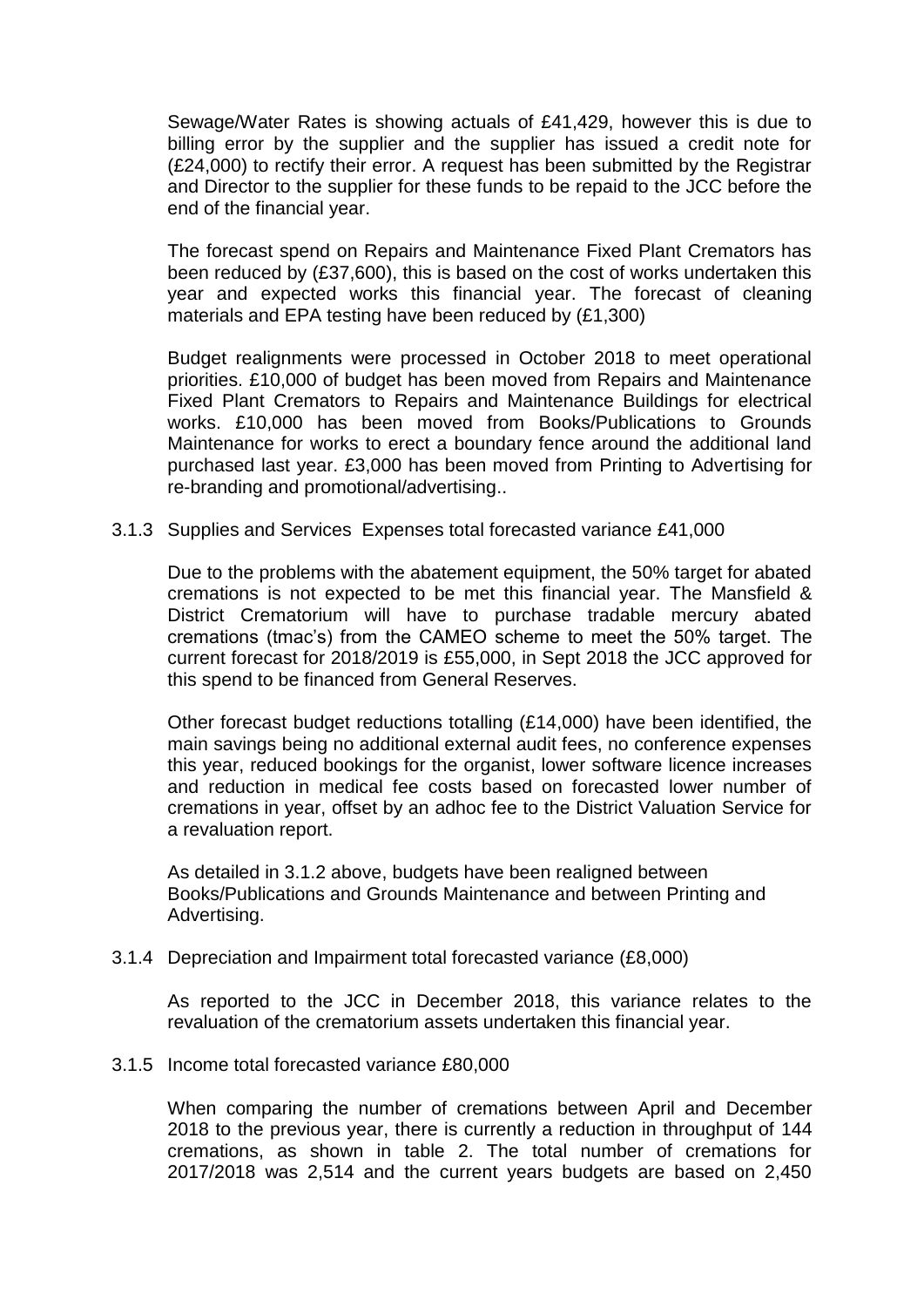cremations. Based on the current reduction of 144 the forecast for the number of cremations expected during 2018/2019 has been reduced by 100 from 2,450 to 2,350. This reduction impacts directly on the cremation fee income reducing the forecasted income by £68,600. Medical fee income and expenditure will both reduce by £1,850 to reflect the throughput reduction.

The income from the organist is forecast to reduce by £10,000.

#### 3.1.6 Below Net Cost of Service total forecasted variance (£50,000)

Interest income has been increased by (£2,000) due to the £750,000 capital spend being deferred to 2019/2020. (£55,000) will be moved from the general usable reserve to finance the forecasted non abatement fees from CAMEO.

Accounting adjustments for depreciation and impairment totalling £8,000 reverse the impact on the income and expenditure statement and move these transactions to the balance sheet.

At the December 2017 JCC meeting it was agreed to increase the cremation fees by 5% plus an additional 3% in 2018/2019, with the income from the additional 3% fee increase to be transferred to the Capital Fund Reserve at the financial year end. Due to the reduction in the forecasted number of cremations from 2,450 to 2,350 the 3% fee income transfer to the capital fund will reduce by (£1,900).

3.1.7 The number of cremations carried out between 1 April 2018 and 31 December 2018 1,630, a decrease of 144 (8.1%) compared to 1,774 over the same period in 2017/2018. Table 2 below compares the April to December number of cremations for the last 4 years.

|                     |                 |                  | Newark & |                      |       |
|---------------------|-----------------|------------------|----------|----------------------|-------|
| Period              | <b>Ashfield</b> | <b>Mansfield</b> |          | Sherwood Out of Area | Total |
| April 2018-Dec 2018 | 598             | 618l             | 97       | 317                  | 1630  |
| April 2017-Dec 2017 | 620             | 706              | 124      | 324                  | 1774  |
| April 2016-Dec 2016 | 593             | 688              | 181      | 438                  | 1900  |
| April 2015-Dec 2015 | 611             | 597              | 159      | 438                  | 1805  |

#### **Table 2**

Appendix 2 shows the number of cremations and the percentage of the split between Ashfield District Council, Mansfield District Council, Newark and Sherwood District Council and Outside of the Joint Committee area. A graph showing these proportions is attached in appendix 3.

3.2 Balance Sheet Review – Table 3 below shows the balance sheet as at 31 December 2018.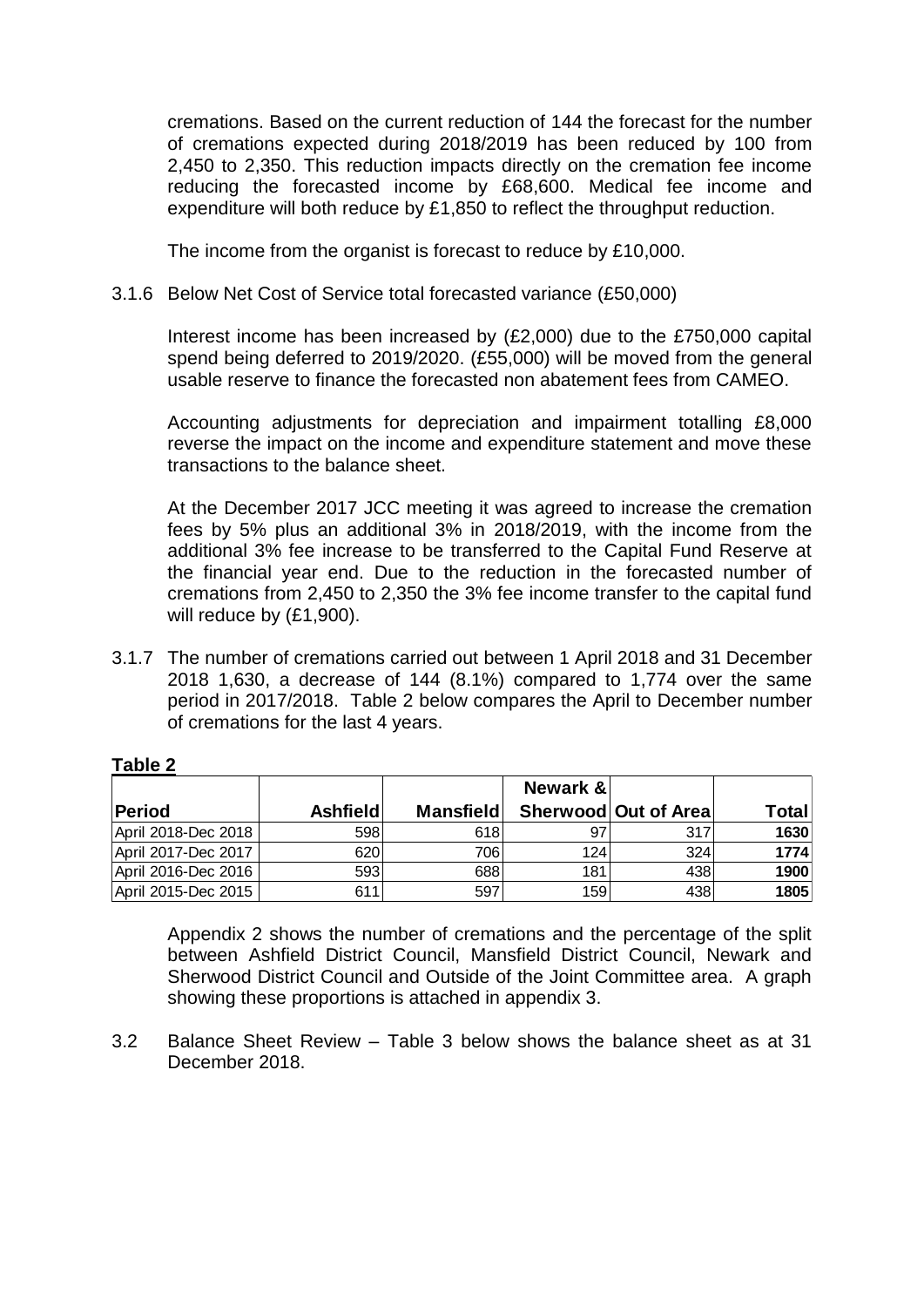# **Table 3**

|               | <b>Mansfield &amp; District Joint Crematorium</b> |                  |  |  |  |  |  |
|---------------|---------------------------------------------------|------------------|--|--|--|--|--|
|               | <b>Balance Sheet as at 31 December 2018</b>       |                  |  |  |  |  |  |
| 31 March 2018 |                                                   | 31 December 2018 |  |  |  |  |  |
| £             |                                                   | £                |  |  |  |  |  |
|               | 1,993,480 Property, Plant & Equipment             | 2,277,048        |  |  |  |  |  |
|               | 1,993,480 Long Term Assets                        | 2,277,048        |  |  |  |  |  |
|               | 243,519 Short Term Debtors                        | 233,662          |  |  |  |  |  |
|               | 1,607,129 Cash and Cash Equivalents               | 1,384,619        |  |  |  |  |  |
|               | 1,850,648 Current Assets                          | 1,618,281        |  |  |  |  |  |
|               | -813,671 Short Term Creditors                     | 0                |  |  |  |  |  |
|               | -12,288 Provisions                                | $-12,288$        |  |  |  |  |  |
|               | -825,959 Current Liabilities                      | $-12,288$        |  |  |  |  |  |
|               | -1,223,000 Net Pension Liability                  | $-1,223,000$     |  |  |  |  |  |
|               | -1,223,000 Long Term Liabilities                  | $-1,223,000$     |  |  |  |  |  |
|               |                                                   |                  |  |  |  |  |  |
|               | 1,795,169 Net Assets                              | 2,660,041        |  |  |  |  |  |
|               | <b>Financed by:</b>                               |                  |  |  |  |  |  |
|               | 764,707 Capital Fund                              | 764,707          |  |  |  |  |  |
|               | 0 Surplus/(deficit) in year                       | 581,305          |  |  |  |  |  |
|               | 299,901 General Reserve                           | 299,901          |  |  |  |  |  |
|               | 1,064,608 Usable Reserves                         | 1,645,913        |  |  |  |  |  |
|               | 97,413 Revaluation Reserve                        | 248,177          |  |  |  |  |  |
|               | 1,896,067 Capital Adjustment Accounts             | 2,028,871        |  |  |  |  |  |
|               | -1,262,919 Pension Reserve                        | $-1,262,919$     |  |  |  |  |  |
|               | £730,561 Unusable Reserves                        | 1,014,129        |  |  |  |  |  |
|               |                                                   |                  |  |  |  |  |  |
|               | 1,795,169 Total Reserves                          | 2,660,041        |  |  |  |  |  |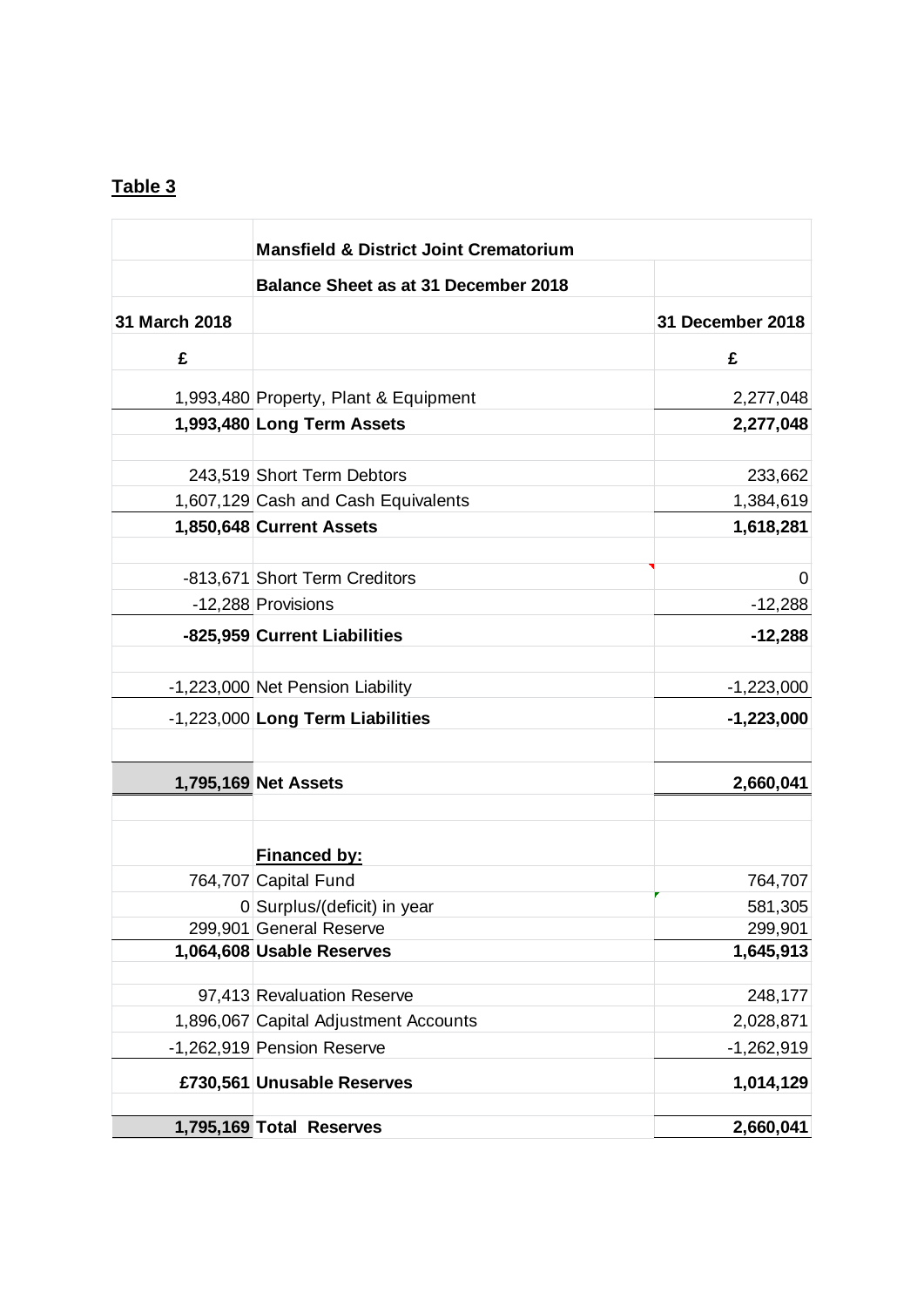3.2.1 Long Term Assets – The long term assets for 2018/2019 reflect the asset valuation report. This reflects the new valuation of £2,403,319 less the annual deprecation of £126,271.

#### 3.2.2 Current Assets

Short Term Debtors - Total outstanding at 31 December 2018 was £233,662.

#### Ageing Summary:

| <b>Month invoice raised:</b>                        | <b>Amount Due £</b> |
|-----------------------------------------------------|---------------------|
| December (Current month)<br>$\circ$                 | 110,097             |
| November (1 month overdue)<br>$\circ$               | 95,487              |
| October (2 months overdue)<br>$\circ$               | 11,783              |
| September and earlier (3 months<br>$\circ$<br>plus) | 16,295              |
|                                                     | 233,662             |

These debtor invoices relate to monies due from funeral directors.

Between the 1 January 2019 and 25 January 2019, £166,991 of the above short term debtors have been repaid resulting in an outstanding balance of £66,671.

Cash and Cash Equivalents – The main changes relate to the payment of the 2017/2018 allocated surplus to each authority, accrued creditor payments to suppliers and the revenue surplus calculated up to 31 December 2018 on the revenue accounts.

#### 3.2.3 Current Liabilities

Short Term Creditors – There are no short term creditors at 31 December 2018. However, at the financial year end the outstanding creditors will be calculated based on the invoices relating to the 2018/2019 accounts that have not yet been paid and the net surplus due to the 3 authorities.

Provisions – At the financial year end the value required for this provision will be recalculated based on the age of outstanding debtor invoices.

#### 3.2.4 Long Term Liabilities

Net Pension Liability – This will remain unchanged until the actuary report is received at the financial year end advising of the changes to the value of the JCC pension scheme.

#### 3.2.5 Usable Reserves

Capital Fund – The capital budget for 2018/2019 was set at £750,000 for replacement cremator abatement equipment. It has been agreed by the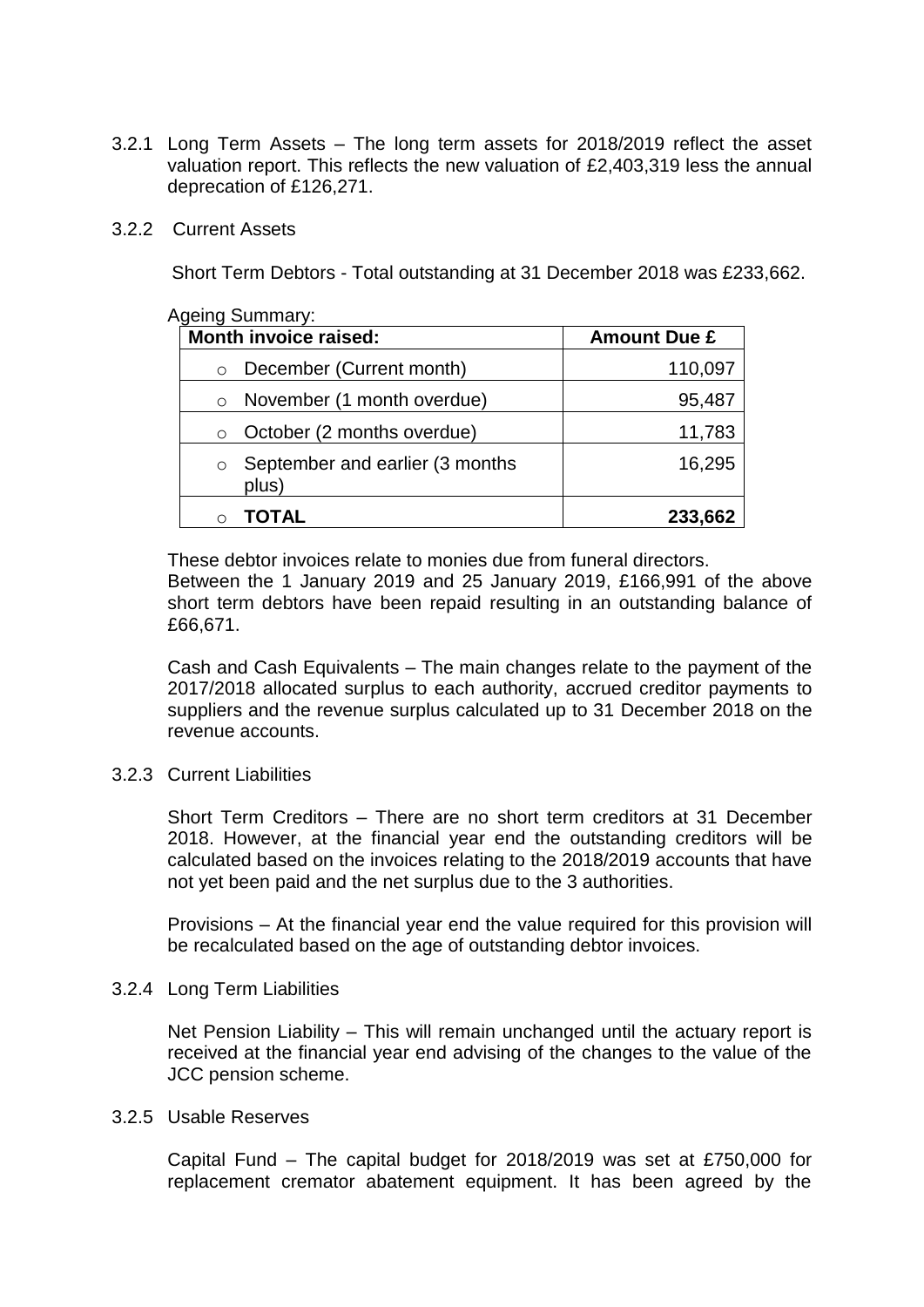constituent authorities to defer these works to 2019/2020. There is a final retention payment due this financial year for the works undertaken on the car park infrastructure undertaken during 2017/2018 to be financed from the capital fund of £5,135.

The forecast capital fund usable reserve balance at 31 March 2019 is £804,222 as detailed in table 4 below.

| Table 4                                                                          |           |
|----------------------------------------------------------------------------------|-----------|
| Capital Fund Balance Brought Forward 1 April 2018                                | £764,707  |
| Add estimated income from 3% cremation fee increase<br>based on 2,400 cremations | £44,650   |
| Less estimated expenditure Sept 2018-March 2019 for the                          |           |
| retention due on the car park infrastructure works                               | $-E5,135$ |
| <b>Capital Fund Forecasted Balance as at 31 March 2019</b>                       | £804,222  |

General Reserve – At the end of 2017/2018 budget carry-forwards were approved totalling £28,000. The carry-forward budgets were included in the general reserve increasing the closing balance of this reserve to £299,901 at the end of the last financial year. These carry-forward budgets are now included in the 2018/2019 budgets.

As identified in 3.1.3, fees are expected to be incurred during 2018/2019 from CAMEO for the purchase of tmac's, the costs are forecast at £55,000 to be financed from the general reserve.

The forecasted balance of the general reserve at the end of this financial year is £216,901, as detailed in table 5 below.

| <b>General Reserve Balance Brought Forward 1 April 2018</b> |            | £299,901   |
|-------------------------------------------------------------|------------|------------|
| Less Estimated Expenditure Sept 2018 to March 2019          |            |            |
| <b>CAMEO Non Abatement Fees</b>                             | $-E55,000$ |            |
| Equipment budget for video streaming                        | $-E22,000$ |            |
| <b>Printing budget</b>                                      | $-E6,000$  | $-E83,000$ |
| General Reserve Forecasted Balance as at 31 March 2019      |            | £216,901   |

#### 3.2.6 Unusable Reserves

**Table 5**

Revaluation reserve – This reserve contains the gains arising from increases in the valuation of the crematorium buildings and cremators less accounting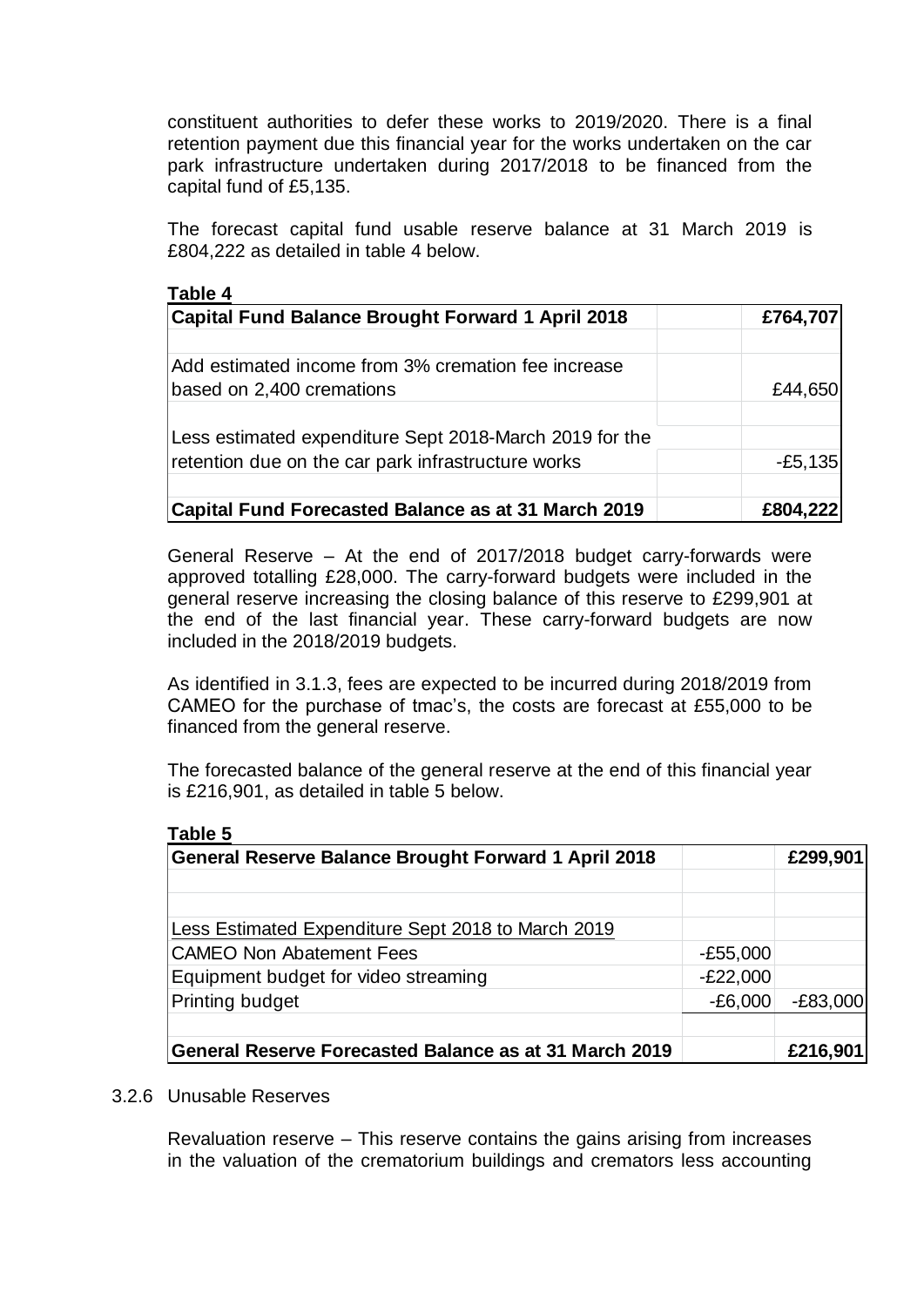adjustments for historic cost differences. The balance sheet changes in this reserve reflect the recent revaluation transactions.

Capital Adjustment Account – This reserve includes the depreciation and impairment charges for the crematorium. Following the revaluation accumulative depreciation is written out, impairment adjustments processed as required to reflect the new valuation and the new level of depreciation is charged to the reserve.

Pension Reserve - This will remain unchanged until the actuary report is received at the financial year end advising of the changes to the value of the JCC pension scheme.

3.3 The position at 31 December 2018 is a surplus of £581,306, see appendix 1.

The year-end forecast position to 31 March 2019 is a surplus of £807,191, compared to the budgeted surplus of £800,308, which is an increase of £6,883.

- 3.3.1 As approved at the December 2017 JCC meeting, the surplus distribution will not exceed the budgeted surplus of £800,308 and that any additional surplus will be transferred to the General Reserve for future planned preventative works.
- 3.3.2 Table 6 below shows the forecast surplus payments to each authority based on the current forecast surplus and the usage to date by area.

| <b>District</b>   | April 2018-<br>December<br>2018 No. of<br><b>Cremations</b> | <b>April 2018 -</b><br><b>December</b><br>2018 Usage<br>Percentage £800,308 split |   | Forecast<br><b>Surplus</b> |
|-------------------|-------------------------------------------------------------|-----------------------------------------------------------------------------------|---|----------------------------|
| Ashfield          | 598                                                         | 45.54%                                                                            | £ | 364,497                    |
| Mansfield         | 618                                                         | 47.07%                                                                            | £ | 376,687                    |
| Newark & Sherwood | 97                                                          | 7.39%                                                                             | £ | 59,124                     |
| <b>TOTAL</b>      | 1,313                                                       | 100.00%                                                                           | £ | 800,308                    |

#### **Table 6**

#### 3.4 VAT Implications

The section 151 officers from the constituent authorities have agreed that the expenditure incurred on the Capital Abatement works in 2019/2020 should be allocated across each authority on the annual throughput basis. This approach will require each authority to include this in their Partial Exemption assessment for the purposes of VAT. Mansfield District Council's tax consultants advised that written consent should be obtained from HM Revenue and Customs (HMRC) as this is a change to the current practice. A request has been submitted to HMRC in November 2018; further information has been requested by HMRC and this was supplied during January 2019.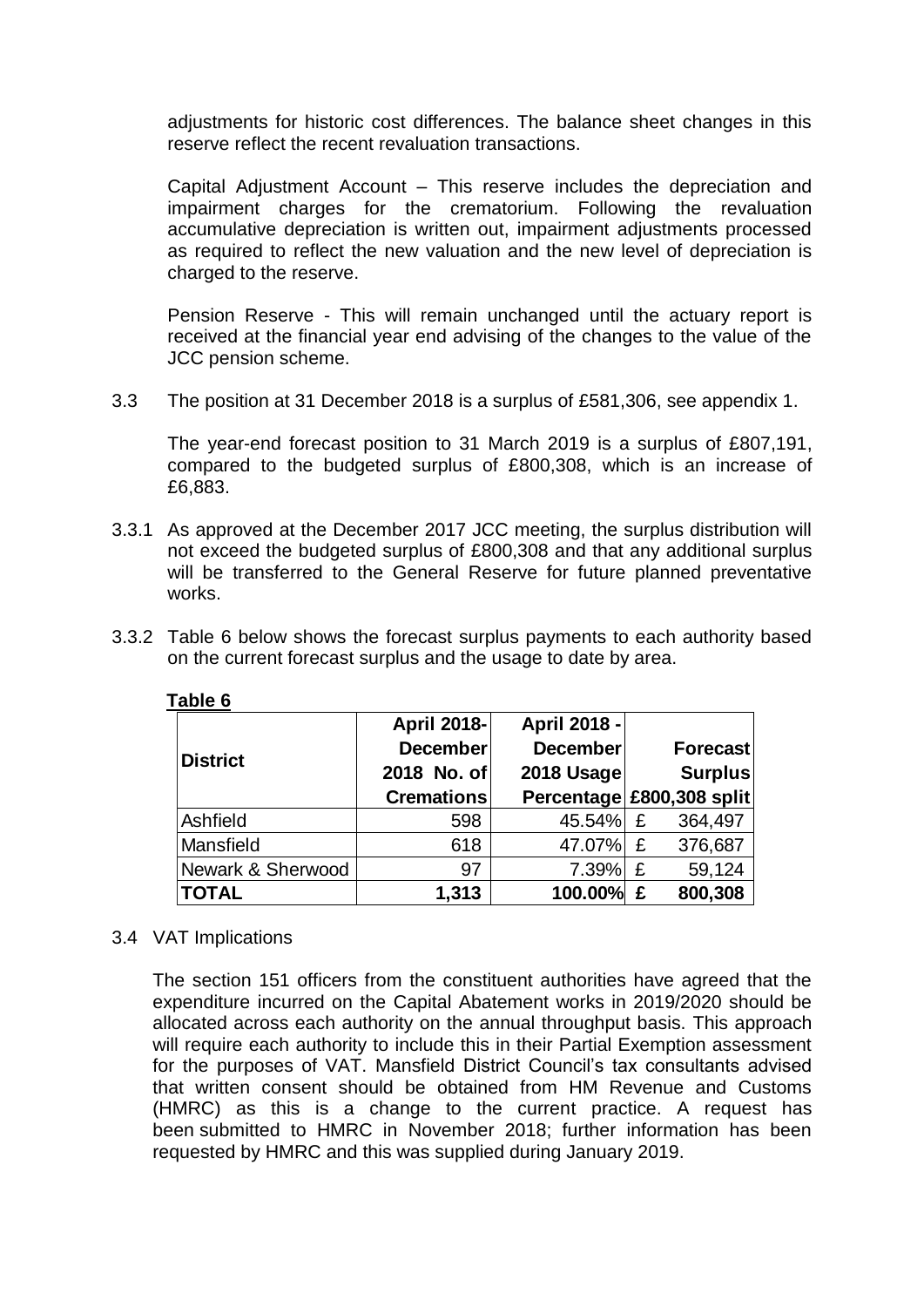## **4. RISK ASSESSMENT OF RECOMMENDATIONS AND OPTIONS**

| <b>Risk</b>                                 | <b>Risk Assessment</b>                                                                                                                          | <b>Risk</b><br>Level | <b>Risk Management</b>                                                                                                                      |
|---------------------------------------------|-------------------------------------------------------------------------------------------------------------------------------------------------|----------------------|---------------------------------------------------------------------------------------------------------------------------------------------|
| Financial<br>forecasts<br>are<br>inaccurate | A number of the Joint<br>Crematorium's budgets<br>are dependent on external<br>factors and influences<br>which cannot be<br>accurately forecast | Medium               | The budgetary management<br>system is in place whereby<br>finance and budget officers<br>meet to discuss issues<br>surrounding the budgets. |

## **5. ALIGNMENT TO COMMITTEES PRIORITIES**

This report is directly aligned to ensuring effective management of the Crematorium.

### **6. IMPLICATIONS RELATING TO RELEVANT LEGISLATION**

(a) Relevant Legislation: The accounts are produced in accordance with the requirements of the Accounts and Audit Regulations 2015. The format reflects the requirements of the Code of Practice on Local Authority Accounting in the United Kingdom 2017/2018 and the Service Accounting Code of Practice published by the Chartered Institute of Public Finance and Accountancy (CIPFA). This is supported by the International Financial Reporting Standards (IFRS).

The audit is carried out in accordance with the Accounts and Audit Regulations 2015.

- (b) Human Rights: No impact
- (c) Equality and Diversity: No impact.
- (d) Climate change and environmental sustainability: No impact.
- (e) Crime and Disorder: No impact.
- (f) Budget / Resources: This report is to note the out-turn position on the Joint Crematorium Account and the balances on the Reserve funds.

## **7. CONSULTATION**

The proposals have been provided by the Director and Registrar of the Mansfield & District Crematorium.

## **8. BACKGROUND PAPERS**

None.

| <b>Report Author</b> | $\overline{\phantom{0}}$ | <b>Wendy Gregson</b>          |
|----------------------|--------------------------|-------------------------------|
| Designation          | $\blacksquare$           | <b>Senior Finance Advisor</b> |
| Telephone            | $\overline{\phantom{0}}$ | 01623 463305                  |
| E-mail               | $\overline{\phantom{0}}$ | wgregson@mansfield.gov.uk     |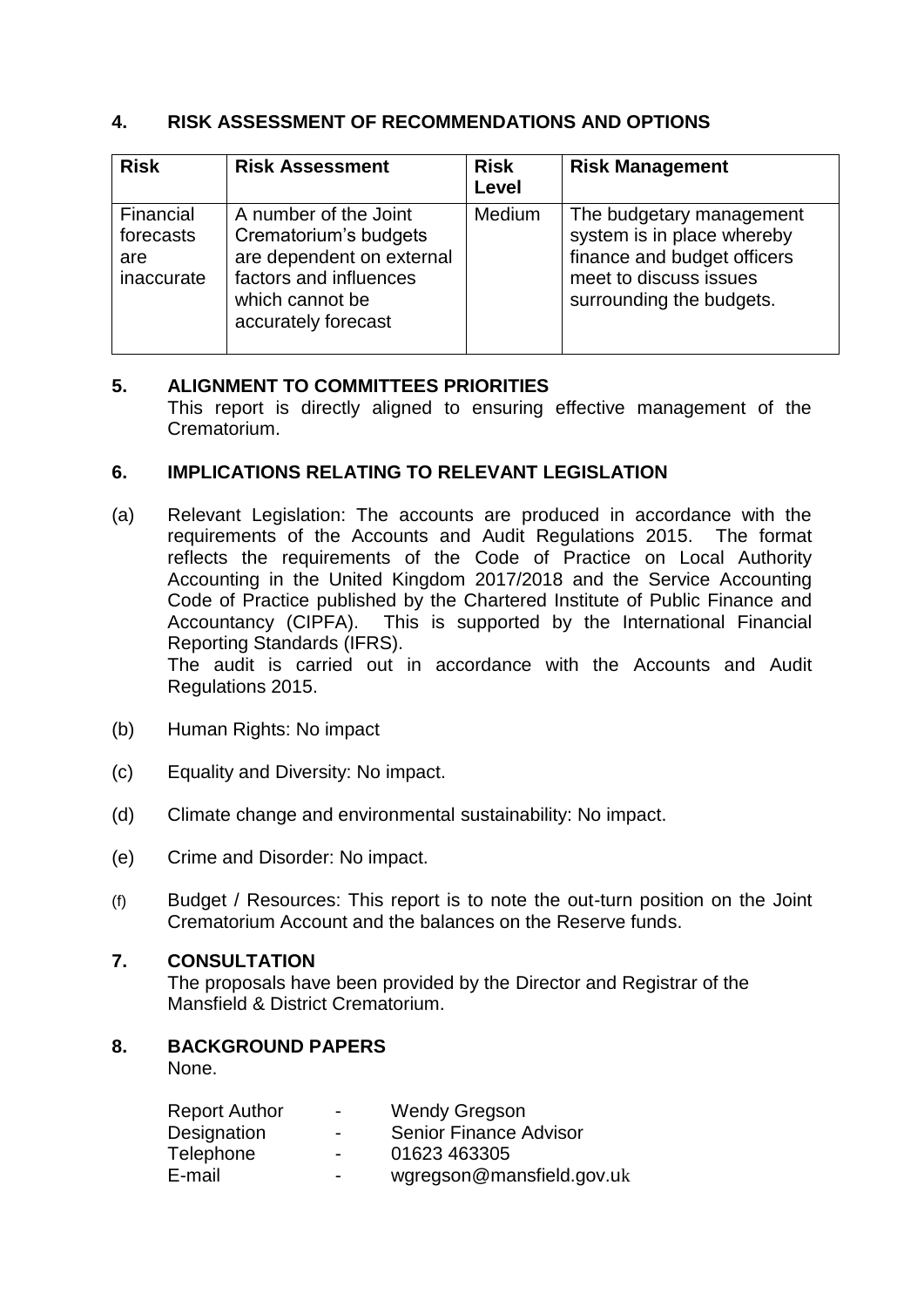|                                            |                  |          |           | <b>Appendix 1</b>                      |  |
|--------------------------------------------|------------------|----------|-----------|----------------------------------------|--|
| <b>REVENUE CREMATORIUM</b>                 | <b>Full Year</b> |          |           | 1 April 2018 to<br>31 December<br>2018 |  |
| <b>Description</b>                         | <b>Budget</b>    | Forecast | Variance  | <b>Expenditure</b>                     |  |
|                                            | £                | £        | £         | £                                      |  |
| Salaries Basic Pay                         | 275,549          | 254,500  | $-21,049$ | 189,310                                |  |
| Salaries Overtime                          | 18,000           | 21,537   | 3,537     | 15,026                                 |  |
| Salaries National Insurance                | 20,859           | 21,250   | 391       | 16,130                                 |  |
| Salaries Superannuation                    | 46,017           | 47,650   | 1,633     | 36,144                                 |  |
| <b>Salaries Vacancy Savings</b>            | $-5,136$         | 0        | 5,136     | 0                                      |  |
| Superann Additional Allowances             | 1,147            | 1,147    | 0         | 89                                     |  |
| Pension Deficit Lump Sum                   | 19,960           | 19,960   | 0         | 19,960                                 |  |
| <b>Occupational Health Services</b>        | 500              | 500      | 0         | 0                                      |  |
| <b>Training Expenses Staff</b>             | 3,000            | 1,000    | $-2,000$  | 519                                    |  |
| <b>Employee Related Expenditure</b>        | 379,896          | 367,544  | $-12,352$ | 277,178                                |  |
| Repair/Maintenance Buildings               | 32,667           | 32,667   | 0         | 15,967                                 |  |
| Grounds Maintenance General                | 30,440           | 30,440   | 0         | 15,016                                 |  |
|                                            | 1,500            | 1,161    | $-339$    | 1,161                                  |  |
| <b>EPA Testing</b>                         |                  |          |           |                                        |  |
| Repair/Maintenance Fixed Plant Cremators   | 127,600          | 90,000   | $-37,600$ | 30,610                                 |  |
| Electricity                                | 45,000           | 43,000   | $-2,000$  | 23,835                                 |  |
| Gas                                        | 55,000           | 43,000   | $-12,000$ | 22,471                                 |  |
| <b>Rent of Premises</b>                    | 159              | 159      | 0         | 159                                    |  |
| <b>Business Rates</b>                      | 90,629           | 87,902   | $-2,727$  | 87,902                                 |  |
| Sewage/Water Rates                         | 20,000           | 20,000   | 0         | 41,429                                 |  |
| Insurance                                  | 16,000           | 14,636   | $-1,364$  | 14,636                                 |  |
| <b>Cleaning Materials</b>                  | 5,000            | 4,000    | $-1,000$  | 2,588                                  |  |
| <b>Premises Related Expenditure</b>        | 423,995          | 366,965  | $-57,030$ | 255,774                                |  |
| Car Allowances                             | 300              | 300      | 0         | 114                                    |  |
| <b>Transport Related Expenditure</b>       | 300              | 300      | 0         | 114                                    |  |
| <b>Equipment Acquisitions</b>              | 22,000           | 22,000   | 0         | 0                                      |  |
| <b>Furniture Acquisitions</b>              | 4,000            | 4,000    | 0         | 883                                    |  |
| <b>Hire Vending Machines</b>               | 600              | 600      | 0         | 308                                    |  |
| <b>Light Plant and Tools</b>               | 5,000            | 5,000    | 0         | 2,017                                  |  |
| <b>Bio Boxes</b>                           | 4,000            | 4,000    | 0         | 2,682                                  |  |
| Office Machinery Repair/Maintenance        | 0                | 64       | 64        | 64                                     |  |
| Office Machinery Replacement               | 1,000            | 936      | $-64$     | $\Omega$                               |  |
| Uniforms                                   | 3,500            | 3,500    | 0         | 1,343                                  |  |
| <b>Books &amp; Publications</b>            | 2,000            | 2,000    | 0         | 0                                      |  |
| Printing                                   | 6,000            | 6,000    | 0         | 1,062                                  |  |
| Stationery                                 | 6,000            | 6,000    | 0         | 3,033                                  |  |
| Advertising Other                          | 4,650            | 4,650    | 0         | 2,303                                  |  |
| Fees and Allowances                        | 0                | 500      | 500       | 500                                    |  |
| <b>Waste Collection Skips</b>              | 1,500            | 1,500    | 0         | 0                                      |  |
| <b>Medical Referee Fees</b>                | 45,325           | 43,475   | $-1,850$  | 30,248                                 |  |
| Payments to Local Authorities              | 4,000            | 4,000    | 0         | 417                                    |  |
| <b>External Audit Fees</b>                 | 2,000            | $-2,000$ | $-4,000$  | $-2,000$                               |  |
| Software Licences                          | 9,180            | 8,240    | $-940$    | 8,240                                  |  |
| Mobile Phones                              | 100              | 0        | $-100$    | 0                                      |  |
| Postages                                   | 4,500            | 4,500    | 0         | 2,278                                  |  |
| Telephones                                 | 6,800            | 6,500    | $-300$    | 2,795                                  |  |
| <b>Conference Expenses</b>                 | 1,000            | 0        | $-1,000$  | 0                                      |  |
| Subscriptions                              | 2,346            | 2,200    | $-146$    | 1,202                                  |  |
| Book of Remembrance Inscriptions           | 8,922            | 8,922    | 0         | 6,229                                  |  |
| <b>Other Expenses General</b>              | 500              | 500      | 0         | 225                                    |  |
| <b>Memorial Plaques</b>                    | 11,500           | 11,500   | 0         | 3,854                                  |  |
| <b>Organist Fees</b>                       | 20,000           | 14,000   | $-6,000$  | 9,502                                  |  |
| <b>CAMEO Non Abatement Fees</b>            | 0                | 55,000   | 55,000    | 0                                      |  |
| <b>Supplies &amp; Services Expenditure</b> | 176,423          | 217,587  | 41,164    | 77,185                                 |  |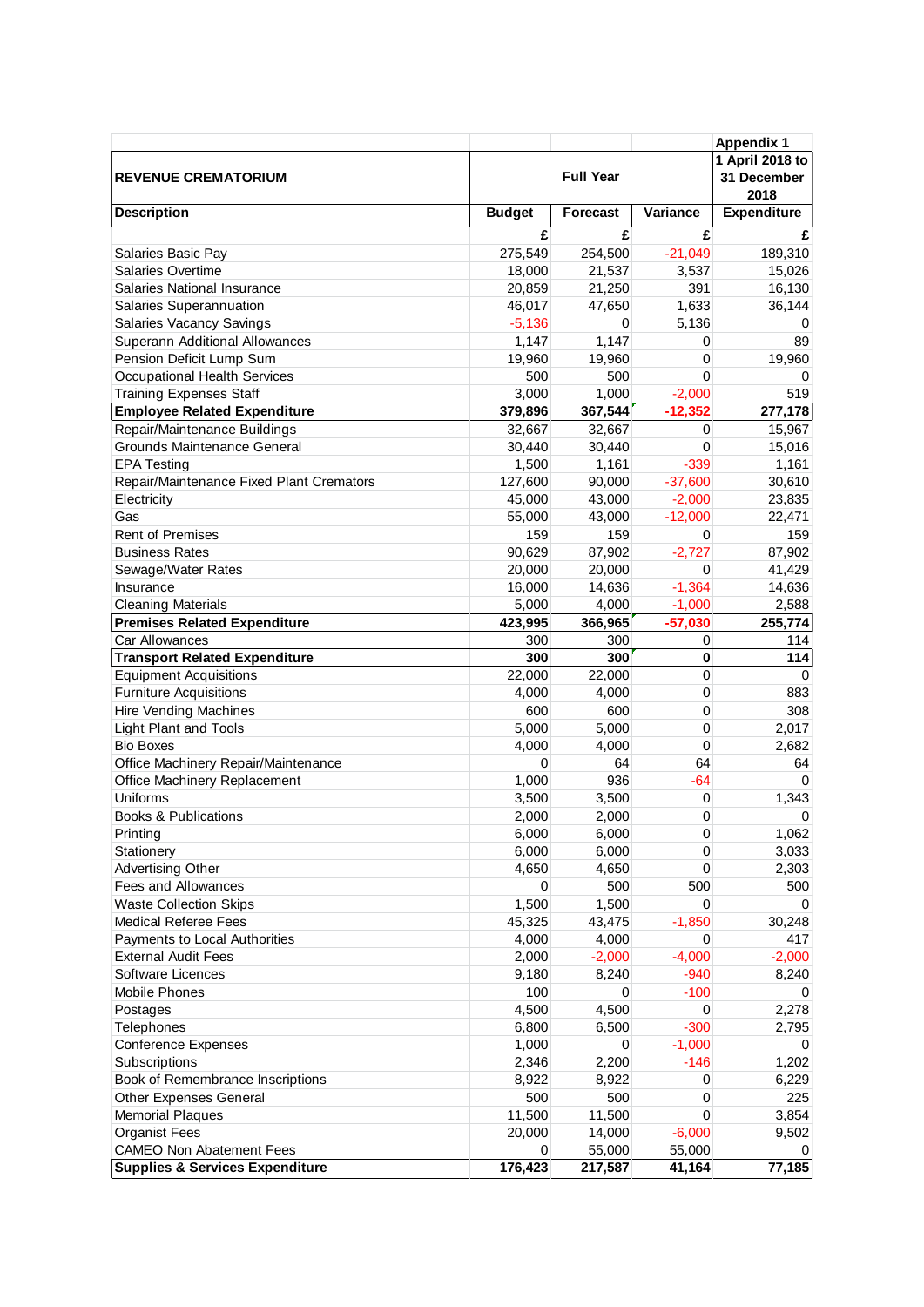| <b>Full Year</b><br>31 December<br><b>REVENUE CREMATORIUM</b><br>2018<br>Variance<br><b>Expenditure</b><br><b>Description</b><br><b>Budget</b><br><b>Forecast</b><br>£<br>£<br>£<br>£<br>6,636<br>6,636<br><b>Head of Service</b><br>0<br>0<br>7,737<br>Human Resources<br>7,737<br>0<br>0<br>2,413<br>0<br>1,150<br>Payroll<br>2,413<br>7,219<br>7,219<br>0<br>Accountancy<br>0<br><b>BSU Creditors</b><br>3,683<br>0<br>3,683<br>0<br><b>Customer Support Unit Telephony</b><br>688<br>688<br>0<br>$\boldsymbol{0}$<br>30<br><b>Customer Support Unit Reception</b><br>30<br>0<br>$\boldsymbol{0}$<br><b>Debtors</b><br>2,312<br>2,312<br>0<br>$\mathbf 0$<br><b>Internal Audit</b><br>$\mathbf 0$<br>3,016<br>3,016<br>0<br>0<br>0<br><b>Postal Services</b><br>4<br>4<br><b>IT GIS</b><br>1,610<br>0<br>$\mathbf 0$<br>1,610<br><b>IT Network</b><br>11,398<br>0<br>$\overline{0}$<br>11,398<br>5,422<br>0<br><b>Design Services</b><br>5,422<br>Waste & Litter Collection<br>6,987<br>6,987<br>0<br>7,185<br>450<br>450<br><b>Environmental Health</b><br>0<br>0<br>780<br>780<br>0<br>Risk Management<br>1,050<br><b>Telephone Recharges</b><br>1,050<br>0<br>188<br><b>Support Services</b><br>61,435<br>61,435<br>0<br>8,816<br>Depreciation<br>106,610<br>126,271<br>126,271<br>19,661<br>Impairment<br>$-27,299$<br>$-27,299$<br>0<br>$-27,299$<br>106,610<br><b>Depreciation and Impairment</b><br>98,972<br>$-7,638$<br>98,972<br>$-35,856$<br><b>Revenue Gross Expenditure</b><br>1,148,659<br>1,112,803<br>718,039<br>Book of Remembrance Inscriptions<br>$-17,312$<br>$-24,970$<br>$-24,970$<br>0<br><b>Crematorium Containers</b><br>$-200$<br>$-275$<br>$-75$<br>$-45,631$<br>$-45,631$<br>0<br>$-32,387$<br><b>Crematorium Memorials</b><br>Organist<br>$-32,000$<br>$-22,000$<br>10,000<br>$-15,631$<br><b>Cremation Fees</b><br>$-1,680,700$<br>$-1,612,100$<br>68,600<br>$-1,104,420$<br>$-45,325$<br>$-43,475$<br><b>Medical Fees</b><br>1,850<br>$-30,221$<br>Recharges to Cemeteries<br>$-30,221$<br>0<br>0<br>$-1,859,047$<br>80,375<br>$-1,200,371$<br><b>Revenue Gross Income</b><br>$-1,778,672$<br>$-665,869$<br>44,519<br>$-482,333$<br><b>Net Cost of Service</b><br>$-710,388$<br>$-2,140$<br>Interest Income<br>$-1,860$<br>$-4,000$<br>0<br>$-126,271$<br>Depreciation to be Reversed<br>$-106,610$<br>$-126,271$<br>$-19,661$<br>27,299<br>Impairment to be Reversed<br>0<br>27,299<br>27,299<br>3% Cremation Fee Increase Income to Capital Fund<br>46,550<br>44,650<br>$-1,900$<br>0<br>CAMEO Non Abatement Fees from General Reserve<br>$-55,000$<br>$-55,000$<br>0<br>0<br>2017/2018 Carryforward Budget from General Reserve<br>$-28,000$<br>$-28,000$<br>0<br>0<br><b>Below Net Cost of Service Sub Total</b><br>$-141,322$<br>$-51,402$<br>$-98,972$<br>$-89,920$<br><b>Net Surplus</b><br>$-800,308$<br>$-807,191$<br>$-6,883$<br>$-581,305$<br>1 April 2018 to<br><b>Full Year</b><br>31 December<br><b>CAPITAL CREMATORIUM</b><br>2018<br>Variance<br><b>Description</b><br><b>Budget</b><br><b>Forecast</b><br><b>Expenditure</b><br>£<br>£<br>£<br>New Land Infrastructure<br>5,135<br>5,135<br>0<br>0<br>0<br><b>Grand Total</b><br>5,135<br>5,135<br>0 |  |  | <b>Appendix 1</b> |
|---------------------------------------------------------------------------------------------------------------------------------------------------------------------------------------------------------------------------------------------------------------------------------------------------------------------------------------------------------------------------------------------------------------------------------------------------------------------------------------------------------------------------------------------------------------------------------------------------------------------------------------------------------------------------------------------------------------------------------------------------------------------------------------------------------------------------------------------------------------------------------------------------------------------------------------------------------------------------------------------------------------------------------------------------------------------------------------------------------------------------------------------------------------------------------------------------------------------------------------------------------------------------------------------------------------------------------------------------------------------------------------------------------------------------------------------------------------------------------------------------------------------------------------------------------------------------------------------------------------------------------------------------------------------------------------------------------------------------------------------------------------------------------------------------------------------------------------------------------------------------------------------------------------------------------------------------------------------------------------------------------------------------------------------------------------------------------------------------------------------------------------------------------------------------------------------------------------------------------------------------------------------------------------------------------------------------------------------------------------------------------------------------------------------------------------------------------------------------------------------------------------------------------------------------------------------------------------------------------------------------------------------------------------------------------------------------------------------------------------------------------------------------------------------------------------------------------------------------------------------------------------------------------------------------------------------------------------------------------------------------------------------------------------------------------------------------------------------------------------------------------------------------------------------------------------------------------|--|--|-------------------|
|                                                                                                                                                                                                                                                                                                                                                                                                                                                                                                                                                                                                                                                                                                                                                                                                                                                                                                                                                                                                                                                                                                                                                                                                                                                                                                                                                                                                                                                                                                                                                                                                                                                                                                                                                                                                                                                                                                                                                                                                                                                                                                                                                                                                                                                                                                                                                                                                                                                                                                                                                                                                                                                                                                                                                                                                                                                                                                                                                                                                                                                                                                                                                                                                         |  |  | 1 April 2018 to   |
|                                                                                                                                                                                                                                                                                                                                                                                                                                                                                                                                                                                                                                                                                                                                                                                                                                                                                                                                                                                                                                                                                                                                                                                                                                                                                                                                                                                                                                                                                                                                                                                                                                                                                                                                                                                                                                                                                                                                                                                                                                                                                                                                                                                                                                                                                                                                                                                                                                                                                                                                                                                                                                                                                                                                                                                                                                                                                                                                                                                                                                                                                                                                                                                                         |  |  |                   |
|                                                                                                                                                                                                                                                                                                                                                                                                                                                                                                                                                                                                                                                                                                                                                                                                                                                                                                                                                                                                                                                                                                                                                                                                                                                                                                                                                                                                                                                                                                                                                                                                                                                                                                                                                                                                                                                                                                                                                                                                                                                                                                                                                                                                                                                                                                                                                                                                                                                                                                                                                                                                                                                                                                                                                                                                                                                                                                                                                                                                                                                                                                                                                                                                         |  |  |                   |
|                                                                                                                                                                                                                                                                                                                                                                                                                                                                                                                                                                                                                                                                                                                                                                                                                                                                                                                                                                                                                                                                                                                                                                                                                                                                                                                                                                                                                                                                                                                                                                                                                                                                                                                                                                                                                                                                                                                                                                                                                                                                                                                                                                                                                                                                                                                                                                                                                                                                                                                                                                                                                                                                                                                                                                                                                                                                                                                                                                                                                                                                                                                                                                                                         |  |  |                   |
|                                                                                                                                                                                                                                                                                                                                                                                                                                                                                                                                                                                                                                                                                                                                                                                                                                                                                                                                                                                                                                                                                                                                                                                                                                                                                                                                                                                                                                                                                                                                                                                                                                                                                                                                                                                                                                                                                                                                                                                                                                                                                                                                                                                                                                                                                                                                                                                                                                                                                                                                                                                                                                                                                                                                                                                                                                                                                                                                                                                                                                                                                                                                                                                                         |  |  |                   |
|                                                                                                                                                                                                                                                                                                                                                                                                                                                                                                                                                                                                                                                                                                                                                                                                                                                                                                                                                                                                                                                                                                                                                                                                                                                                                                                                                                                                                                                                                                                                                                                                                                                                                                                                                                                                                                                                                                                                                                                                                                                                                                                                                                                                                                                                                                                                                                                                                                                                                                                                                                                                                                                                                                                                                                                                                                                                                                                                                                                                                                                                                                                                                                                                         |  |  |                   |
|                                                                                                                                                                                                                                                                                                                                                                                                                                                                                                                                                                                                                                                                                                                                                                                                                                                                                                                                                                                                                                                                                                                                                                                                                                                                                                                                                                                                                                                                                                                                                                                                                                                                                                                                                                                                                                                                                                                                                                                                                                                                                                                                                                                                                                                                                                                                                                                                                                                                                                                                                                                                                                                                                                                                                                                                                                                                                                                                                                                                                                                                                                                                                                                                         |  |  |                   |
|                                                                                                                                                                                                                                                                                                                                                                                                                                                                                                                                                                                                                                                                                                                                                                                                                                                                                                                                                                                                                                                                                                                                                                                                                                                                                                                                                                                                                                                                                                                                                                                                                                                                                                                                                                                                                                                                                                                                                                                                                                                                                                                                                                                                                                                                                                                                                                                                                                                                                                                                                                                                                                                                                                                                                                                                                                                                                                                                                                                                                                                                                                                                                                                                         |  |  |                   |
|                                                                                                                                                                                                                                                                                                                                                                                                                                                                                                                                                                                                                                                                                                                                                                                                                                                                                                                                                                                                                                                                                                                                                                                                                                                                                                                                                                                                                                                                                                                                                                                                                                                                                                                                                                                                                                                                                                                                                                                                                                                                                                                                                                                                                                                                                                                                                                                                                                                                                                                                                                                                                                                                                                                                                                                                                                                                                                                                                                                                                                                                                                                                                                                                         |  |  |                   |
|                                                                                                                                                                                                                                                                                                                                                                                                                                                                                                                                                                                                                                                                                                                                                                                                                                                                                                                                                                                                                                                                                                                                                                                                                                                                                                                                                                                                                                                                                                                                                                                                                                                                                                                                                                                                                                                                                                                                                                                                                                                                                                                                                                                                                                                                                                                                                                                                                                                                                                                                                                                                                                                                                                                                                                                                                                                                                                                                                                                                                                                                                                                                                                                                         |  |  |                   |
|                                                                                                                                                                                                                                                                                                                                                                                                                                                                                                                                                                                                                                                                                                                                                                                                                                                                                                                                                                                                                                                                                                                                                                                                                                                                                                                                                                                                                                                                                                                                                                                                                                                                                                                                                                                                                                                                                                                                                                                                                                                                                                                                                                                                                                                                                                                                                                                                                                                                                                                                                                                                                                                                                                                                                                                                                                                                                                                                                                                                                                                                                                                                                                                                         |  |  |                   |
|                                                                                                                                                                                                                                                                                                                                                                                                                                                                                                                                                                                                                                                                                                                                                                                                                                                                                                                                                                                                                                                                                                                                                                                                                                                                                                                                                                                                                                                                                                                                                                                                                                                                                                                                                                                                                                                                                                                                                                                                                                                                                                                                                                                                                                                                                                                                                                                                                                                                                                                                                                                                                                                                                                                                                                                                                                                                                                                                                                                                                                                                                                                                                                                                         |  |  |                   |
|                                                                                                                                                                                                                                                                                                                                                                                                                                                                                                                                                                                                                                                                                                                                                                                                                                                                                                                                                                                                                                                                                                                                                                                                                                                                                                                                                                                                                                                                                                                                                                                                                                                                                                                                                                                                                                                                                                                                                                                                                                                                                                                                                                                                                                                                                                                                                                                                                                                                                                                                                                                                                                                                                                                                                                                                                                                                                                                                                                                                                                                                                                                                                                                                         |  |  |                   |
|                                                                                                                                                                                                                                                                                                                                                                                                                                                                                                                                                                                                                                                                                                                                                                                                                                                                                                                                                                                                                                                                                                                                                                                                                                                                                                                                                                                                                                                                                                                                                                                                                                                                                                                                                                                                                                                                                                                                                                                                                                                                                                                                                                                                                                                                                                                                                                                                                                                                                                                                                                                                                                                                                                                                                                                                                                                                                                                                                                                                                                                                                                                                                                                                         |  |  |                   |
|                                                                                                                                                                                                                                                                                                                                                                                                                                                                                                                                                                                                                                                                                                                                                                                                                                                                                                                                                                                                                                                                                                                                                                                                                                                                                                                                                                                                                                                                                                                                                                                                                                                                                                                                                                                                                                                                                                                                                                                                                                                                                                                                                                                                                                                                                                                                                                                                                                                                                                                                                                                                                                                                                                                                                                                                                                                                                                                                                                                                                                                                                                                                                                                                         |  |  |                   |
|                                                                                                                                                                                                                                                                                                                                                                                                                                                                                                                                                                                                                                                                                                                                                                                                                                                                                                                                                                                                                                                                                                                                                                                                                                                                                                                                                                                                                                                                                                                                                                                                                                                                                                                                                                                                                                                                                                                                                                                                                                                                                                                                                                                                                                                                                                                                                                                                                                                                                                                                                                                                                                                                                                                                                                                                                                                                                                                                                                                                                                                                                                                                                                                                         |  |  | 293               |
|                                                                                                                                                                                                                                                                                                                                                                                                                                                                                                                                                                                                                                                                                                                                                                                                                                                                                                                                                                                                                                                                                                                                                                                                                                                                                                                                                                                                                                                                                                                                                                                                                                                                                                                                                                                                                                                                                                                                                                                                                                                                                                                                                                                                                                                                                                                                                                                                                                                                                                                                                                                                                                                                                                                                                                                                                                                                                                                                                                                                                                                                                                                                                                                                         |  |  |                   |
|                                                                                                                                                                                                                                                                                                                                                                                                                                                                                                                                                                                                                                                                                                                                                                                                                                                                                                                                                                                                                                                                                                                                                                                                                                                                                                                                                                                                                                                                                                                                                                                                                                                                                                                                                                                                                                                                                                                                                                                                                                                                                                                                                                                                                                                                                                                                                                                                                                                                                                                                                                                                                                                                                                                                                                                                                                                                                                                                                                                                                                                                                                                                                                                                         |  |  |                   |
|                                                                                                                                                                                                                                                                                                                                                                                                                                                                                                                                                                                                                                                                                                                                                                                                                                                                                                                                                                                                                                                                                                                                                                                                                                                                                                                                                                                                                                                                                                                                                                                                                                                                                                                                                                                                                                                                                                                                                                                                                                                                                                                                                                                                                                                                                                                                                                                                                                                                                                                                                                                                                                                                                                                                                                                                                                                                                                                                                                                                                                                                                                                                                                                                         |  |  | 0                 |
|                                                                                                                                                                                                                                                                                                                                                                                                                                                                                                                                                                                                                                                                                                                                                                                                                                                                                                                                                                                                                                                                                                                                                                                                                                                                                                                                                                                                                                                                                                                                                                                                                                                                                                                                                                                                                                                                                                                                                                                                                                                                                                                                                                                                                                                                                                                                                                                                                                                                                                                                                                                                                                                                                                                                                                                                                                                                                                                                                                                                                                                                                                                                                                                                         |  |  |                   |
|                                                                                                                                                                                                                                                                                                                                                                                                                                                                                                                                                                                                                                                                                                                                                                                                                                                                                                                                                                                                                                                                                                                                                                                                                                                                                                                                                                                                                                                                                                                                                                                                                                                                                                                                                                                                                                                                                                                                                                                                                                                                                                                                                                                                                                                                                                                                                                                                                                                                                                                                                                                                                                                                                                                                                                                                                                                                                                                                                                                                                                                                                                                                                                                                         |  |  |                   |
|                                                                                                                                                                                                                                                                                                                                                                                                                                                                                                                                                                                                                                                                                                                                                                                                                                                                                                                                                                                                                                                                                                                                                                                                                                                                                                                                                                                                                                                                                                                                                                                                                                                                                                                                                                                                                                                                                                                                                                                                                                                                                                                                                                                                                                                                                                                                                                                                                                                                                                                                                                                                                                                                                                                                                                                                                                                                                                                                                                                                                                                                                                                                                                                                         |  |  |                   |
|                                                                                                                                                                                                                                                                                                                                                                                                                                                                                                                                                                                                                                                                                                                                                                                                                                                                                                                                                                                                                                                                                                                                                                                                                                                                                                                                                                                                                                                                                                                                                                                                                                                                                                                                                                                                                                                                                                                                                                                                                                                                                                                                                                                                                                                                                                                                                                                                                                                                                                                                                                                                                                                                                                                                                                                                                                                                                                                                                                                                                                                                                                                                                                                                         |  |  |                   |
|                                                                                                                                                                                                                                                                                                                                                                                                                                                                                                                                                                                                                                                                                                                                                                                                                                                                                                                                                                                                                                                                                                                                                                                                                                                                                                                                                                                                                                                                                                                                                                                                                                                                                                                                                                                                                                                                                                                                                                                                                                                                                                                                                                                                                                                                                                                                                                                                                                                                                                                                                                                                                                                                                                                                                                                                                                                                                                                                                                                                                                                                                                                                                                                                         |  |  |                   |
|                                                                                                                                                                                                                                                                                                                                                                                                                                                                                                                                                                                                                                                                                                                                                                                                                                                                                                                                                                                                                                                                                                                                                                                                                                                                                                                                                                                                                                                                                                                                                                                                                                                                                                                                                                                                                                                                                                                                                                                                                                                                                                                                                                                                                                                                                                                                                                                                                                                                                                                                                                                                                                                                                                                                                                                                                                                                                                                                                                                                                                                                                                                                                                                                         |  |  |                   |
|                                                                                                                                                                                                                                                                                                                                                                                                                                                                                                                                                                                                                                                                                                                                                                                                                                                                                                                                                                                                                                                                                                                                                                                                                                                                                                                                                                                                                                                                                                                                                                                                                                                                                                                                                                                                                                                                                                                                                                                                                                                                                                                                                                                                                                                                                                                                                                                                                                                                                                                                                                                                                                                                                                                                                                                                                                                                                                                                                                                                                                                                                                                                                                                                         |  |  |                   |
|                                                                                                                                                                                                                                                                                                                                                                                                                                                                                                                                                                                                                                                                                                                                                                                                                                                                                                                                                                                                                                                                                                                                                                                                                                                                                                                                                                                                                                                                                                                                                                                                                                                                                                                                                                                                                                                                                                                                                                                                                                                                                                                                                                                                                                                                                                                                                                                                                                                                                                                                                                                                                                                                                                                                                                                                                                                                                                                                                                                                                                                                                                                                                                                                         |  |  | $-275$            |
|                                                                                                                                                                                                                                                                                                                                                                                                                                                                                                                                                                                                                                                                                                                                                                                                                                                                                                                                                                                                                                                                                                                                                                                                                                                                                                                                                                                                                                                                                                                                                                                                                                                                                                                                                                                                                                                                                                                                                                                                                                                                                                                                                                                                                                                                                                                                                                                                                                                                                                                                                                                                                                                                                                                                                                                                                                                                                                                                                                                                                                                                                                                                                                                                         |  |  |                   |
|                                                                                                                                                                                                                                                                                                                                                                                                                                                                                                                                                                                                                                                                                                                                                                                                                                                                                                                                                                                                                                                                                                                                                                                                                                                                                                                                                                                                                                                                                                                                                                                                                                                                                                                                                                                                                                                                                                                                                                                                                                                                                                                                                                                                                                                                                                                                                                                                                                                                                                                                                                                                                                                                                                                                                                                                                                                                                                                                                                                                                                                                                                                                                                                                         |  |  |                   |
|                                                                                                                                                                                                                                                                                                                                                                                                                                                                                                                                                                                                                                                                                                                                                                                                                                                                                                                                                                                                                                                                                                                                                                                                                                                                                                                                                                                                                                                                                                                                                                                                                                                                                                                                                                                                                                                                                                                                                                                                                                                                                                                                                                                                                                                                                                                                                                                                                                                                                                                                                                                                                                                                                                                                                                                                                                                                                                                                                                                                                                                                                                                                                                                                         |  |  |                   |
|                                                                                                                                                                                                                                                                                                                                                                                                                                                                                                                                                                                                                                                                                                                                                                                                                                                                                                                                                                                                                                                                                                                                                                                                                                                                                                                                                                                                                                                                                                                                                                                                                                                                                                                                                                                                                                                                                                                                                                                                                                                                                                                                                                                                                                                                                                                                                                                                                                                                                                                                                                                                                                                                                                                                                                                                                                                                                                                                                                                                                                                                                                                                                                                                         |  |  | $-30,346$         |
|                                                                                                                                                                                                                                                                                                                                                                                                                                                                                                                                                                                                                                                                                                                                                                                                                                                                                                                                                                                                                                                                                                                                                                                                                                                                                                                                                                                                                                                                                                                                                                                                                                                                                                                                                                                                                                                                                                                                                                                                                                                                                                                                                                                                                                                                                                                                                                                                                                                                                                                                                                                                                                                                                                                                                                                                                                                                                                                                                                                                                                                                                                                                                                                                         |  |  |                   |
|                                                                                                                                                                                                                                                                                                                                                                                                                                                                                                                                                                                                                                                                                                                                                                                                                                                                                                                                                                                                                                                                                                                                                                                                                                                                                                                                                                                                                                                                                                                                                                                                                                                                                                                                                                                                                                                                                                                                                                                                                                                                                                                                                                                                                                                                                                                                                                                                                                                                                                                                                                                                                                                                                                                                                                                                                                                                                                                                                                                                                                                                                                                                                                                                         |  |  |                   |
|                                                                                                                                                                                                                                                                                                                                                                                                                                                                                                                                                                                                                                                                                                                                                                                                                                                                                                                                                                                                                                                                                                                                                                                                                                                                                                                                                                                                                                                                                                                                                                                                                                                                                                                                                                                                                                                                                                                                                                                                                                                                                                                                                                                                                                                                                                                                                                                                                                                                                                                                                                                                                                                                                                                                                                                                                                                                                                                                                                                                                                                                                                                                                                                                         |  |  |                   |
|                                                                                                                                                                                                                                                                                                                                                                                                                                                                                                                                                                                                                                                                                                                                                                                                                                                                                                                                                                                                                                                                                                                                                                                                                                                                                                                                                                                                                                                                                                                                                                                                                                                                                                                                                                                                                                                                                                                                                                                                                                                                                                                                                                                                                                                                                                                                                                                                                                                                                                                                                                                                                                                                                                                                                                                                                                                                                                                                                                                                                                                                                                                                                                                                         |  |  |                   |
|                                                                                                                                                                                                                                                                                                                                                                                                                                                                                                                                                                                                                                                                                                                                                                                                                                                                                                                                                                                                                                                                                                                                                                                                                                                                                                                                                                                                                                                                                                                                                                                                                                                                                                                                                                                                                                                                                                                                                                                                                                                                                                                                                                                                                                                                                                                                                                                                                                                                                                                                                                                                                                                                                                                                                                                                                                                                                                                                                                                                                                                                                                                                                                                                         |  |  |                   |
|                                                                                                                                                                                                                                                                                                                                                                                                                                                                                                                                                                                                                                                                                                                                                                                                                                                                                                                                                                                                                                                                                                                                                                                                                                                                                                                                                                                                                                                                                                                                                                                                                                                                                                                                                                                                                                                                                                                                                                                                                                                                                                                                                                                                                                                                                                                                                                                                                                                                                                                                                                                                                                                                                                                                                                                                                                                                                                                                                                                                                                                                                                                                                                                                         |  |  |                   |
|                                                                                                                                                                                                                                                                                                                                                                                                                                                                                                                                                                                                                                                                                                                                                                                                                                                                                                                                                                                                                                                                                                                                                                                                                                                                                                                                                                                                                                                                                                                                                                                                                                                                                                                                                                                                                                                                                                                                                                                                                                                                                                                                                                                                                                                                                                                                                                                                                                                                                                                                                                                                                                                                                                                                                                                                                                                                                                                                                                                                                                                                                                                                                                                                         |  |  |                   |
|                                                                                                                                                                                                                                                                                                                                                                                                                                                                                                                                                                                                                                                                                                                                                                                                                                                                                                                                                                                                                                                                                                                                                                                                                                                                                                                                                                                                                                                                                                                                                                                                                                                                                                                                                                                                                                                                                                                                                                                                                                                                                                                                                                                                                                                                                                                                                                                                                                                                                                                                                                                                                                                                                                                                                                                                                                                                                                                                                                                                                                                                                                                                                                                                         |  |  |                   |
|                                                                                                                                                                                                                                                                                                                                                                                                                                                                                                                                                                                                                                                                                                                                                                                                                                                                                                                                                                                                                                                                                                                                                                                                                                                                                                                                                                                                                                                                                                                                                                                                                                                                                                                                                                                                                                                                                                                                                                                                                                                                                                                                                                                                                                                                                                                                                                                                                                                                                                                                                                                                                                                                                                                                                                                                                                                                                                                                                                                                                                                                                                                                                                                                         |  |  |                   |
|                                                                                                                                                                                                                                                                                                                                                                                                                                                                                                                                                                                                                                                                                                                                                                                                                                                                                                                                                                                                                                                                                                                                                                                                                                                                                                                                                                                                                                                                                                                                                                                                                                                                                                                                                                                                                                                                                                                                                                                                                                                                                                                                                                                                                                                                                                                                                                                                                                                                                                                                                                                                                                                                                                                                                                                                                                                                                                                                                                                                                                                                                                                                                                                                         |  |  |                   |
|                                                                                                                                                                                                                                                                                                                                                                                                                                                                                                                                                                                                                                                                                                                                                                                                                                                                                                                                                                                                                                                                                                                                                                                                                                                                                                                                                                                                                                                                                                                                                                                                                                                                                                                                                                                                                                                                                                                                                                                                                                                                                                                                                                                                                                                                                                                                                                                                                                                                                                                                                                                                                                                                                                                                                                                                                                                                                                                                                                                                                                                                                                                                                                                                         |  |  |                   |
|                                                                                                                                                                                                                                                                                                                                                                                                                                                                                                                                                                                                                                                                                                                                                                                                                                                                                                                                                                                                                                                                                                                                                                                                                                                                                                                                                                                                                                                                                                                                                                                                                                                                                                                                                                                                                                                                                                                                                                                                                                                                                                                                                                                                                                                                                                                                                                                                                                                                                                                                                                                                                                                                                                                                                                                                                                                                                                                                                                                                                                                                                                                                                                                                         |  |  |                   |
|                                                                                                                                                                                                                                                                                                                                                                                                                                                                                                                                                                                                                                                                                                                                                                                                                                                                                                                                                                                                                                                                                                                                                                                                                                                                                                                                                                                                                                                                                                                                                                                                                                                                                                                                                                                                                                                                                                                                                                                                                                                                                                                                                                                                                                                                                                                                                                                                                                                                                                                                                                                                                                                                                                                                                                                                                                                                                                                                                                                                                                                                                                                                                                                                         |  |  |                   |
|                                                                                                                                                                                                                                                                                                                                                                                                                                                                                                                                                                                                                                                                                                                                                                                                                                                                                                                                                                                                                                                                                                                                                                                                                                                                                                                                                                                                                                                                                                                                                                                                                                                                                                                                                                                                                                                                                                                                                                                                                                                                                                                                                                                                                                                                                                                                                                                                                                                                                                                                                                                                                                                                                                                                                                                                                                                                                                                                                                                                                                                                                                                                                                                                         |  |  |                   |
|                                                                                                                                                                                                                                                                                                                                                                                                                                                                                                                                                                                                                                                                                                                                                                                                                                                                                                                                                                                                                                                                                                                                                                                                                                                                                                                                                                                                                                                                                                                                                                                                                                                                                                                                                                                                                                                                                                                                                                                                                                                                                                                                                                                                                                                                                                                                                                                                                                                                                                                                                                                                                                                                                                                                                                                                                                                                                                                                                                                                                                                                                                                                                                                                         |  |  |                   |
|                                                                                                                                                                                                                                                                                                                                                                                                                                                                                                                                                                                                                                                                                                                                                                                                                                                                                                                                                                                                                                                                                                                                                                                                                                                                                                                                                                                                                                                                                                                                                                                                                                                                                                                                                                                                                                                                                                                                                                                                                                                                                                                                                                                                                                                                                                                                                                                                                                                                                                                                                                                                                                                                                                                                                                                                                                                                                                                                                                                                                                                                                                                                                                                                         |  |  |                   |
|                                                                                                                                                                                                                                                                                                                                                                                                                                                                                                                                                                                                                                                                                                                                                                                                                                                                                                                                                                                                                                                                                                                                                                                                                                                                                                                                                                                                                                                                                                                                                                                                                                                                                                                                                                                                                                                                                                                                                                                                                                                                                                                                                                                                                                                                                                                                                                                                                                                                                                                                                                                                                                                                                                                                                                                                                                                                                                                                                                                                                                                                                                                                                                                                         |  |  |                   |
|                                                                                                                                                                                                                                                                                                                                                                                                                                                                                                                                                                                                                                                                                                                                                                                                                                                                                                                                                                                                                                                                                                                                                                                                                                                                                                                                                                                                                                                                                                                                                                                                                                                                                                                                                                                                                                                                                                                                                                                                                                                                                                                                                                                                                                                                                                                                                                                                                                                                                                                                                                                                                                                                                                                                                                                                                                                                                                                                                                                                                                                                                                                                                                                                         |  |  |                   |
|                                                                                                                                                                                                                                                                                                                                                                                                                                                                                                                                                                                                                                                                                                                                                                                                                                                                                                                                                                                                                                                                                                                                                                                                                                                                                                                                                                                                                                                                                                                                                                                                                                                                                                                                                                                                                                                                                                                                                                                                                                                                                                                                                                                                                                                                                                                                                                                                                                                                                                                                                                                                                                                                                                                                                                                                                                                                                                                                                                                                                                                                                                                                                                                                         |  |  |                   |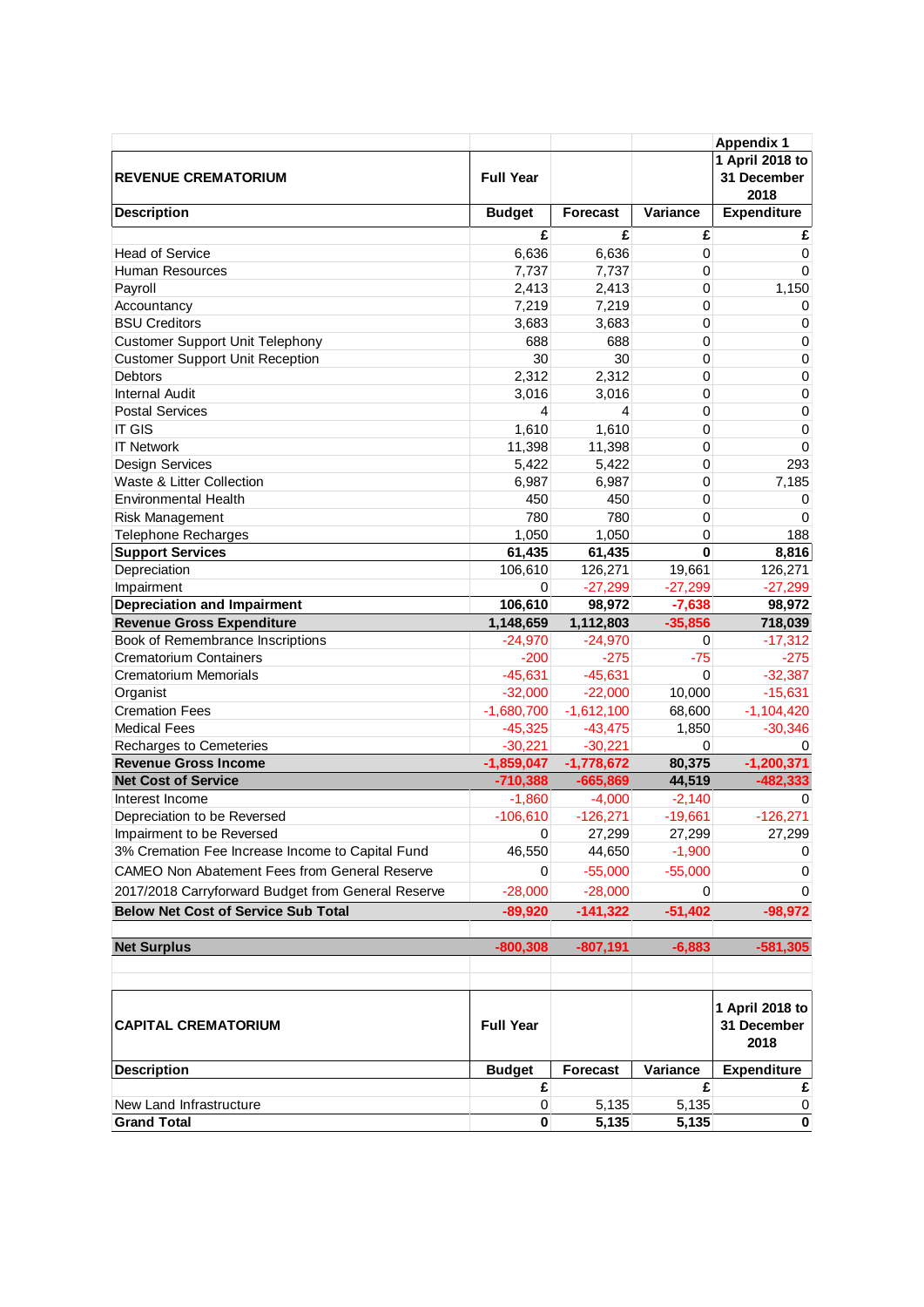| <b>Appendix 2</b> |                 |     |                                          |     |                |     |                 |     |              |
|-------------------|-----------------|-----|------------------------------------------|-----|----------------|-----|-----------------|-----|--------------|
|                   |                 |     | Number of Cremations by Area - 2018/2019 |     |                |     |                 |     |              |
| <b>Month</b>      | <b>Ashfield</b> | %   | <b>Mansfield</b>                         | %   | <b>Newark</b>  | %   | Out of<br>Area  | %   | <b>TOTAL</b> |
| Apr-18            | 71              | 35% | 79                                       | 39% | 12             | 6%  | 40              | 20% | 202          |
| <b>May-18</b>     | 55              | 32% | 79                                       | 45% | 6              | 3%  | 34              | 20% | 174          |
| <b>Jun-18</b>     | 68              | 35% | 76                                       | 39% | 8              | 4%  | 44              | 22% | 196          |
| <b>Jul-18</b>     | 65              | 39% | 55                                       | 33% | $\overline{7}$ | 4%  | 38              | 23% | 165          |
| Aug-18            | 69              | 38% | 67                                       | 37% | 17             | 9%  | 30 <sup>°</sup> | 16% | 183          |
| Sep-18            | 65              | 41% | 56                                       | 35% | 8              | 5%  | 31              | 19% | 160          |
| Oct-18            | 72              | 37% | 71                                       | 37% | 8              | 4%  | 43              | 22% | 194          |
| <b>Nov-18</b>     | 70              | 37% | 73                                       | 38% | 14             | 7%  | 33              | 17% | 190          |
| Dec-18            | 63              | 38% | 62                                       | 37% | 17             | 10% | 24              | 14% | 166          |
| Jan-19            |                 |     |                                          |     |                |     |                 |     |              |
| Feb-19            |                 |     |                                          |     |                |     |                 |     |              |
| <b>Mar-19</b>     |                 |     |                                          |     |                |     |                 |     |              |
|                   | 598             | 37% | 618                                      | 38% | 97             | 6%  | 317             | 19% | 1630         |